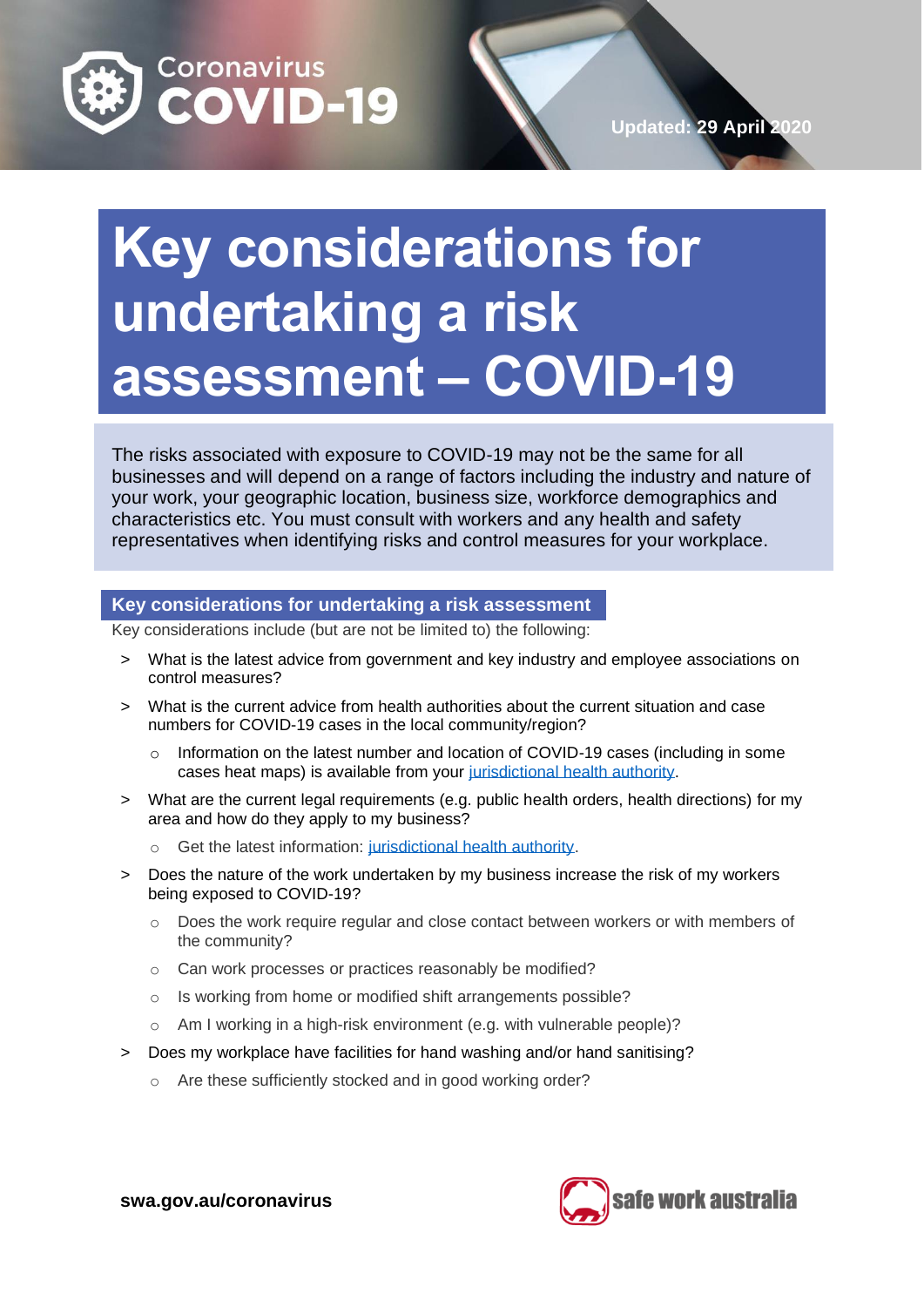

> Does my workplace environment/set-up increase the risk of my workers and/or clients being

**Updated: 29 April 2020**

- o What is the size of the workplace?
- o How many workers or others are at the workplace?
- o Is work done inside, outside or in vehicles?

exposed to COVID-19 and can this be changed?

- $\circ$  Are there restrictive entry/exit points or high touch points, such as doors, lifts etc? If so, what steps have I taken to reduce the risks at these points?
- o Can modifications be made to enable increased physical distancing (also known as social distancing)?
- o When was my workplace emergency plan last reviewed? Have I considered physical distancing considerations if the workplace needed to safely evacuate? (e.g. if there was a fire?)
- > Do I have workers that fall within a vulnerable worker category?
	- Vulnerable workers include: Aboriginal and Torres Strait Islander people 50 years and older with one or more chronic medical conditions; people 65 years and older with chronic medical conditions; people 70 years and older; and people with compromised immune systems.
	- $\circ$  If you have vulnerable workers in your workplace you must undertake a risk assessment including consideration of the characteristics of the worker, the workplace and the work. Seek medical advice as needed and keep information about a worker's medical conditions confidential. See the [Vulnerable workers](https://www.safeworkaustralia.gov.au/covid-19-information-workplaces/industry-information/general-industry-information/vulnerable) information on our website for further information.
- > What are my current cleaning and disinfecting arrangements?
	- o Are they consistent with guidance provided by [Safe Work Australia?](https://www.safeworkaustralia.gov.au/covid-19-information-workplaces/cleaning-prevent-spread-covid-19)
	- $\circ$  Do I have, or have access to, sufficient and appropriate cleaning supplies, including detergents and disinfectants?
	- o Have I identified and cleaned frequently touched surfaces?
	- o Do I need to review arrangements (e.g. increase frequency) with contracted cleaner?
- > How prepared is my business if there is a case of COVID-19 in the workplace?
	- $\circ$  Do workers understand the need to stay home if they are unwell, even if they think an illness is minor?
	- $\circ$  Have I established and talked to my staff about the processes we will follow if COVID-19 directly affects the workplace (e.g. an infected person has been on site)?
	- $\circ$  Can I get advice from industry and employee associations to stay informed on the risks?
	- o Do I have all workers' current contact details and their emergency contacts?
	- $\circ$  Do I have records which will allow me to quickly identify which staff were in close contact with the infected person, e.g. work teams, shift rosters, who is eating in each lunchroom, response to unexpected issues such as plant breakdowns?



**swa.gov.au/coronavirus**